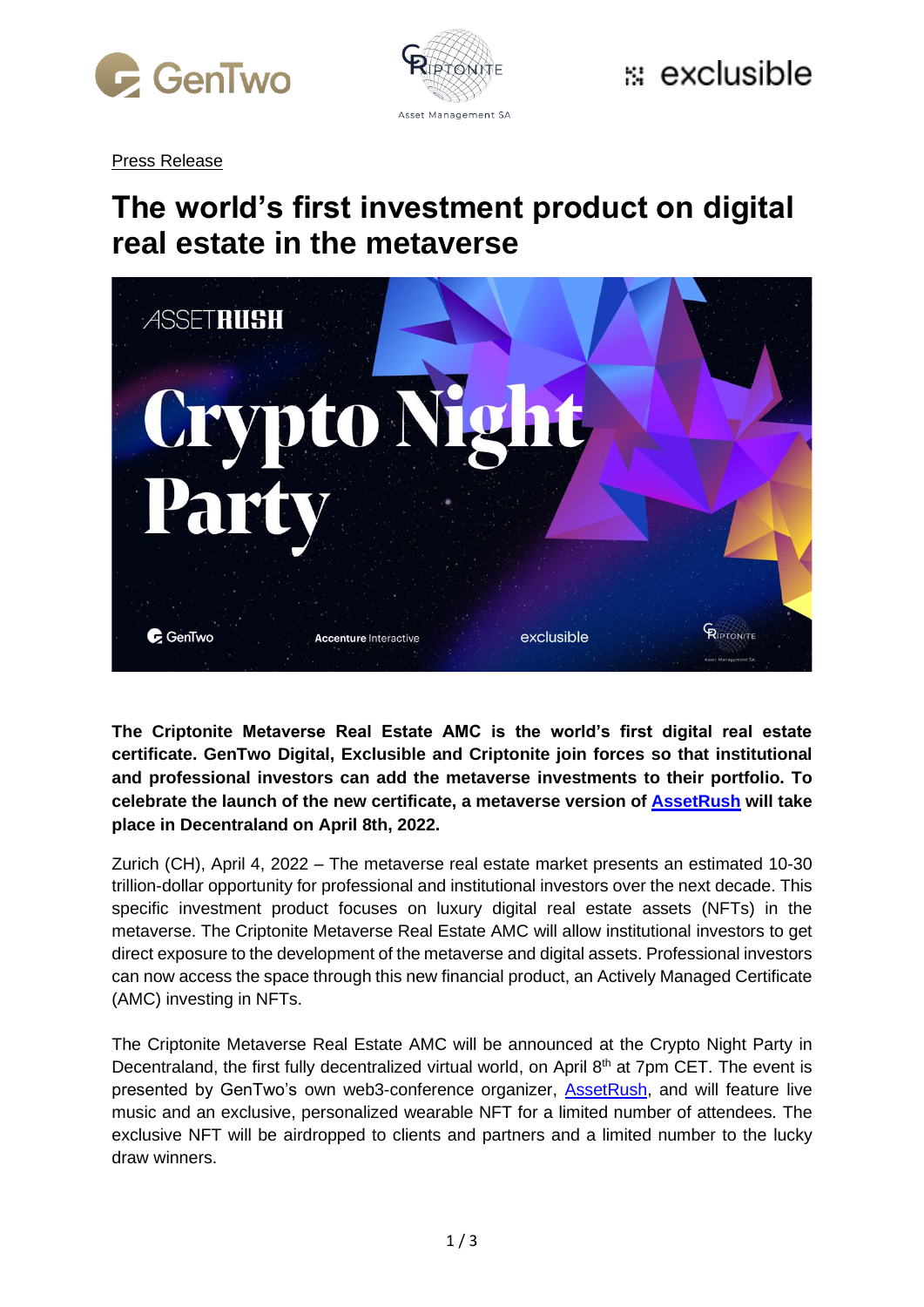



## $\ddot{\mathbf{z}}$  exclusible

Philippe Naegeli, CEO of GenTwo: "Given the incredible opportunities the metaverse has to offer, we are proud to announce our next big metaverse investment product. With GenTwo we build bridges between the traditional investors and the world of all digital assets like crypto and metaverse investments in bankable Swiss securities."

"Partnering in this venture with Criptonite and GenTwo Digital marks a turning point for accessible investment in the metaverse," said Exclusible Co-Founder, Romain Girbal. "We are confident that our curation of luxury digital real estate will give new and crypto-savvy professional investors alike the confidence they need to take their first steps into the metaverse. Thanks to this AMC, you don't need to be a 'geek' to invest in the metaverse."

"To meet the demand for digital real estate investment options, we are proud to partner with Exclusible and GenTwo Digital in announcing the world's first ever AMC for real estate in the metaverse," said Criptonite CEO and Founder, Florian Rais. "A couple of years ago, traditional investors started to take interest in digital assets and cryptocurrencies; this trend has since accelerated. The interest in the metaverse is even greater today as known companies such as Facebook, Microsoft, fashion houses and traditional banks have announced taking part in the metaverse experience. Combining Exclusible's high-quality luxury metaverse real estate, projects and experiences with Criptonite's seasoned experience in crypto investment and the investment structuring expertise of GenTwo Digital allows us to bring this unique investment product to qualified investors."

Institutional and professional investors can access additional information on the AMC on the Criptonite website [https://www.criptoniteam.com/.](https://www.criptoniteam.com/)

#### **About Exclusible**

[Exclusible](https://exclusible.com/) is the market leader in developing and selling luxury digital real estate and the definitive metaverse and NFT platform dedicated to luxury brands, giving collectors access to limited-edition NFTs and experiences issued by the world's most desirable luxury brands. Founded in 2021, Exclusible successfully launched its own NFT collection called Alpha, acting as a private club access key with a wide array of privileges and selling out 3,000 NFTs in less than 48 hours. In a short amount of time, Exclusible has garnered a stellar reputation for successful activations in the web3 space, addressing the needs of its high-profile partnerships for NFTs and in the metaverse.

#### **About Criptonite Asset Management**

[Criptonite Asset Management SA](https://www.criptoniteam.com/) is a Geneva, Switzerland based investment management company that manages and promotes investment products focused on digital assets. The products managed are for institutional and qualified investors only. The company was founded by a seasoned investment manager who spent his whole career advising and managing HNWI assets; it is today surrounded by a team of highly skilled investment professionals. Criptonite Asset Management SA is registered with an auto regulated body (So-Fit), in accordance with the Swiss FINMA regulator requirements.